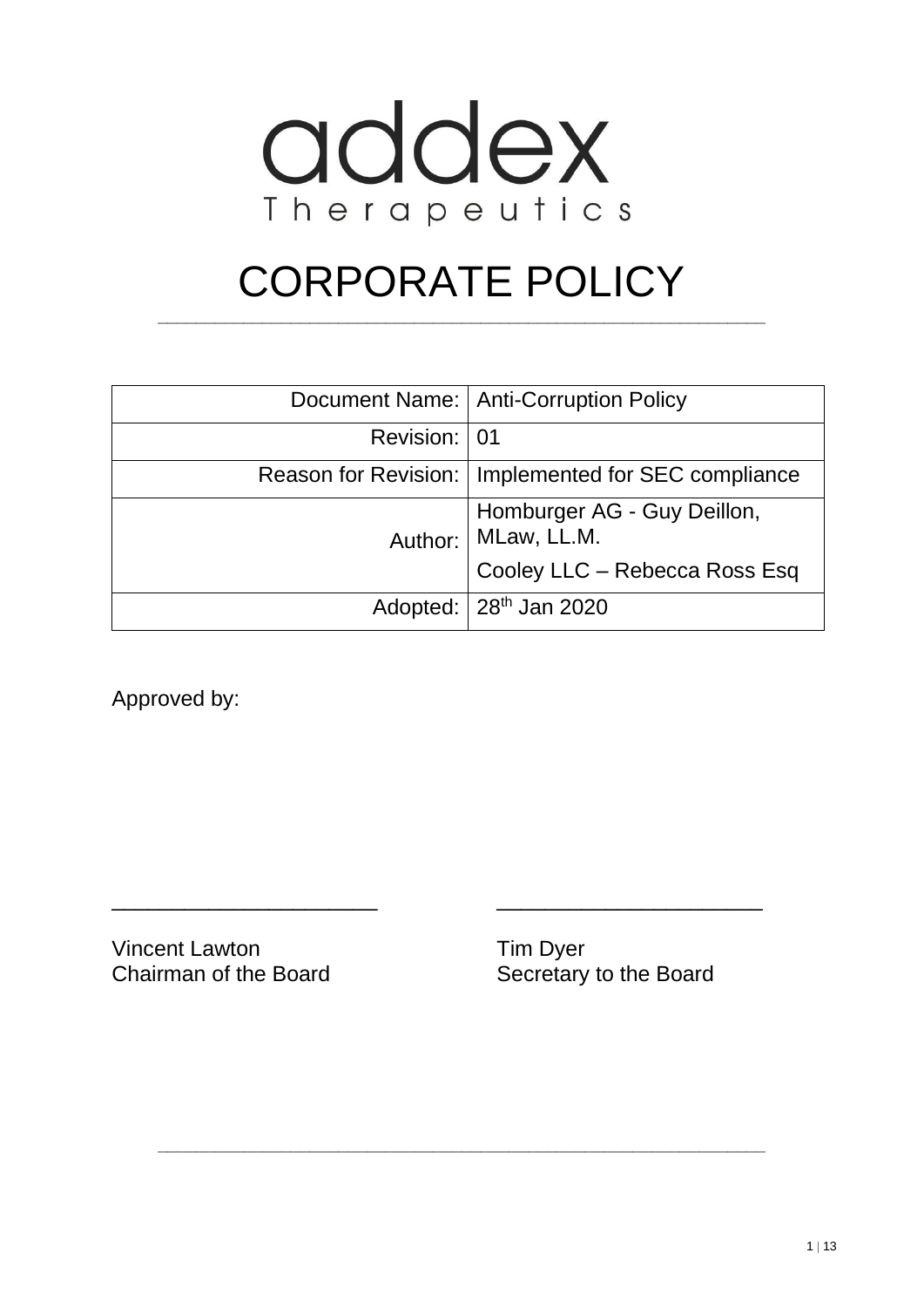|                         | Document Name: | <b>Anti-Corruption Policy</b> | $\bigcap$   |
|-------------------------|----------------|-------------------------------|-------------|
| <b>CORPORATE POLICY</b> | Revision:      | 01                            |             |
|                         | Adopted:       | 28 <sup>th</sup><br>Jan 2020  | herapeutics |

#### **TABLE OF CONTENTS**

| $\mathbf{1}$ . |                                                                             |  |
|----------------|-----------------------------------------------------------------------------|--|
| 2.             |                                                                             |  |
| 3.             |                                                                             |  |
| 4.             | What Steps Should be Taken by Addex Employees When Working with External    |  |
|                | Partners?                                                                   |  |
| 5.             | What Should Agreements with External Partners Contain?  4                   |  |
| 6.             | What Rules Apply to Charitable Contributions and Sponsorships?  4           |  |
| 7.             | What Rules Apply to Gifts, Hospitality and Entertainment Expenses?5         |  |
| 8.             |                                                                             |  |
| 9.             | What Rules Apply to Addex Employees Holding Public Office? 5                |  |
| 10.            | How Should Transactions Be Recorded and Accounted For?  6                   |  |
| 11.            |                                                                             |  |
| 12.            | Whom to Contact in Case of Questions or Suspicion of Breach of this Policy? |  |
|                |                                                                             |  |
| 13.            |                                                                             |  |
|                |                                                                             |  |
|                |                                                                             |  |
|                |                                                                             |  |
|                |                                                                             |  |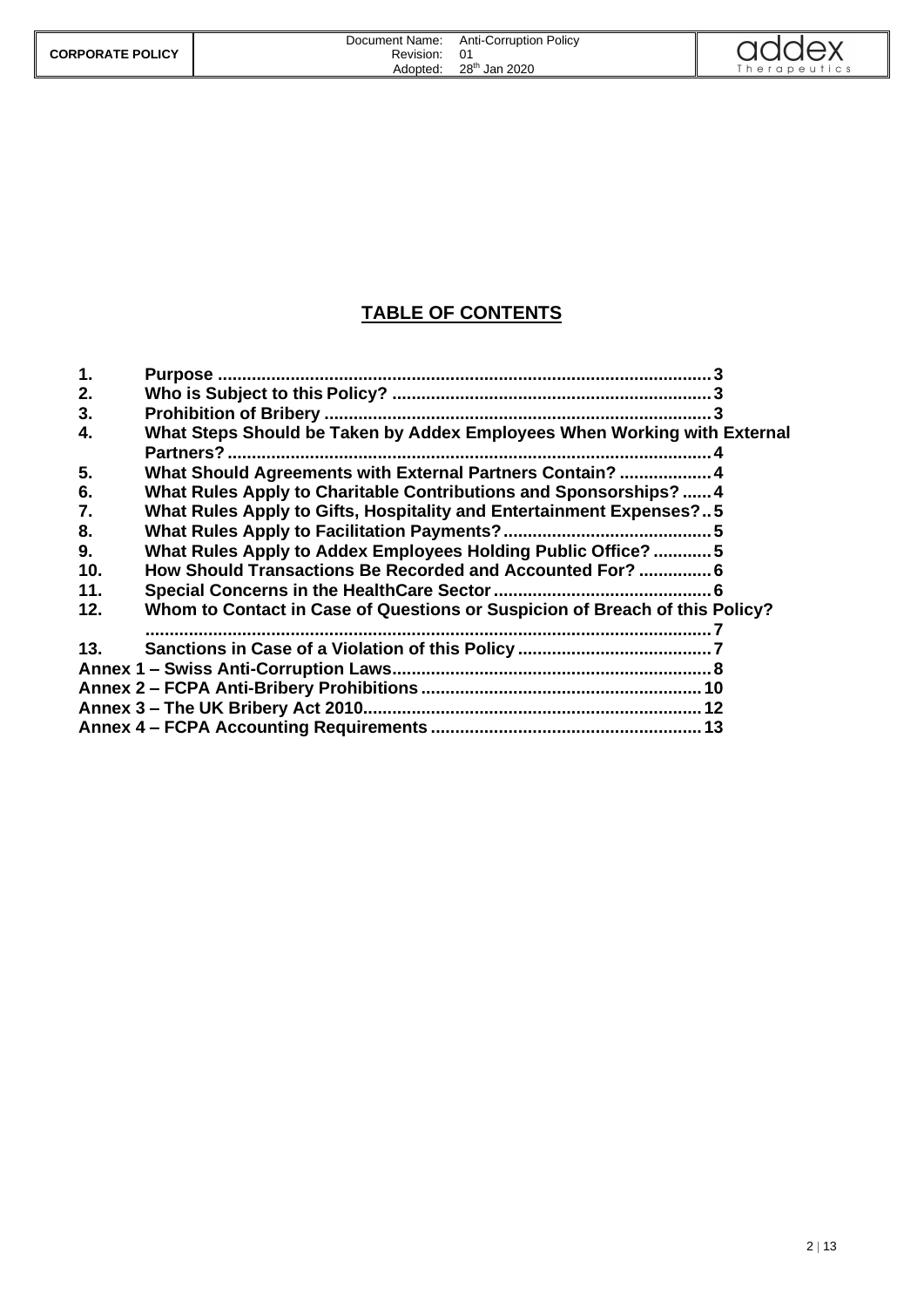| <b>CORPORATE POLICY</b> | Document Name:<br>Revision: | <b>Anti-Corruption Policy</b> | addex        |
|-------------------------|-----------------------------|-------------------------------|--------------|
|                         | Adopted:                    | 28 <sup>th</sup> Jan 2020     | Therapeutics |

#### <span id="page-2-0"></span>**1. Purpose**

Addex Therapeutics Ltd, a company incorporated in Plan-les-Ouates/Geneva, Switzerland, and listed on the SIX Swiss Exchange (**SIX**) (**Addex**), and all the companies included in its consolidated financial statements (**Addex Group**) have to comply with all applicable laws of Switzerland, as well as the federal securities laws of the United States of America and the rules of the Nasdaq Stock Market LLC.

Addex has implemented this anti-corruption policy (**Policy**) for the purpose of ensuring compliance with Swiss anti-corruption laws, the U.S. Foreign Corrupt Practices Act of 1977, as amended (**FCPA**), the U.S. Travel Act, the U.S. Domestic Bribery Statute; the UK Bribery Act 2010 and all other anti-corruption laws and regulations applicable to Addex Group's business anywhere in the world.

This Policy has been approved by Addex Board of Directors (**Board**).and is a supplement to Addex Organizational Rules and should be read in conjunction therewith.

<span id="page-2-1"></span>References in this Policy to one gender shall be deemed to include the other gender.

#### **2. Who is Subject to this Policy?**

This Policy applies to all world-wide directors, officers, employees, and individuals serving as independent contractors of the Addex Group (collectively **Addex Employees**). In addition, Addex expect its agents, consultants, representatives, suppliers/vendors, resellers, distributors, customs or other brokers, contractors, advisors, and other business partners to comply with the principles contained in this Policy.

#### <span id="page-2-2"></span>**3. Prohibition of Bribery**

Addex Employees are strictly prohibited from promising, offering, providing, or authorizing cash payments (such as bribes or kickbacks) or anything else of value directly or indirectly to any person to achieve an improper purpose related to Addex Group's business.

Addex Employees are strictly prohibited from requesting, agreeing to receive, or accepting money or anything else of value from any person to achieve an improper purpose related to Addex Group's business.

Addex Employees must comply with all of Addex's internal controls, especially those designed to (i) ensure accurate and complete books and records or (ii) otherwise prevent corruption, self-dealing, embezzlement, fraud, money laundering, or other improper activities.

There are no exceptions to this Policy, even if Addex's competitors engage in improper behavior or corruption is an accepted practice in a country where Addex operates Addex Employees are required to adhere to both the spirit and the letter of this Policy with respect to Addex Group's business anywhere in the world.

Bribery is the offering, promising, giving or accepting of any illegal pecuniary or other advantage to or by:

- a public official at a local, national or international level;
- a political party, party official or candidate; and
- a director, officer, employee or agent of a private enterprise,

in order to obtain or retain a business or other illegal advantage, e.g. in connection with regulatory permits, taxation, customs, judicial and legislative proceedings.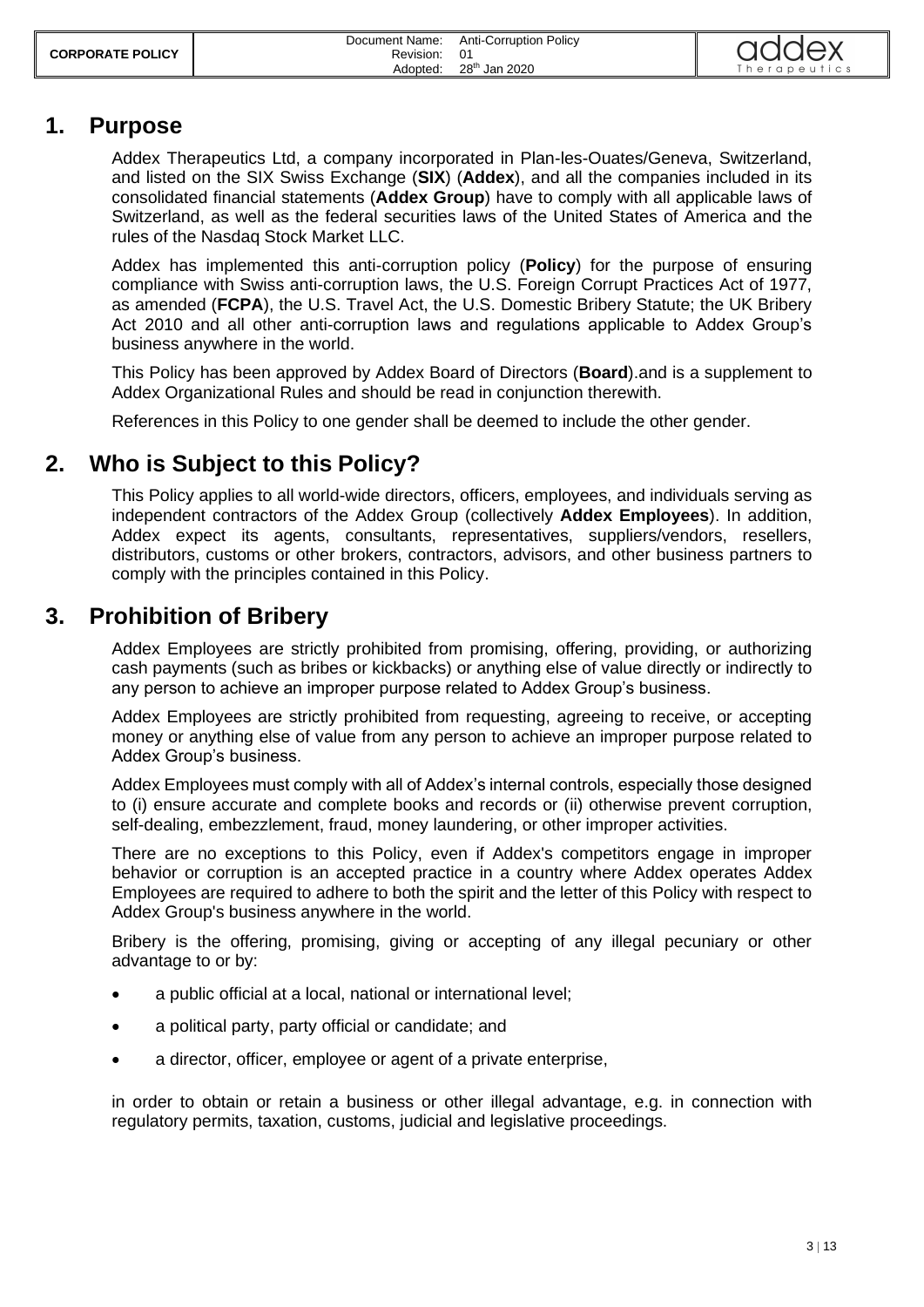## <span id="page-3-0"></span>**4. What Steps Should be Taken by Addex Employees when Working with External Partners?**

All Addex Employees shall follow the following rules when working with external partners:

- Verify that external partners shall be well qualified and with good reputation;
- Obtain a valid reference on the external partner, such as a copy of the excerpt of the commercial registry, a certificate of good standing, a copy of external partner passport or organizational documents (such as articles of incorporation), a financial institution reference letter, etc.;
- Contact a senior manager of Addex and ask for advice if he identifies "red flags of alert", such as a questionable reputation of the external partner, or if external partner proposes a transaction which suggests bribery payments (e.g. asks for unusual payment methods, such as cash payment), or if external partner claims to be able to secure the success of a public bid or conclusion of a public contract because of "special arrangements" with authorities or officials.

## <span id="page-3-1"></span>**5. What Should Agreements with External Partners Contain?**

Any agreement concluded with an external partner should at least contain:

- a representation that the external partner has complied and will comply in the course of their activities with all applicable laws and regulations, including the OECD Convention on Controlling Bribery of Foreign Public Officials in International Business Transactions, the FCPA and the UK Bribery Act;
- when external partner is a physical person, a representation that he is not, nor any member of their immediate family, an official, officer or representative of any government, governmental entity or political party, or candidate for political office;
- when applicable, a description of the services to be provided by external partner;
- when applicable, a requirement that the external partner reports on a periodic basis its activities to Addex;
- a provision that any assignment by the external partner of their rights or obligations stemming from their agreement with Addex to any third party requires Addex's written pre-approval;
- a requirement for indemnification in case of breach by external partner of their obligations; and
- a provision that enables Addex to terminate the agreement should the external partner breach any of these covenants.

## <span id="page-3-2"></span>**6. What Rules Apply to Charitable Contributions and Sponsorships?**

The following rules apply when charitable contributions and sponsorships (**Donations**) are made by an Addex Employee: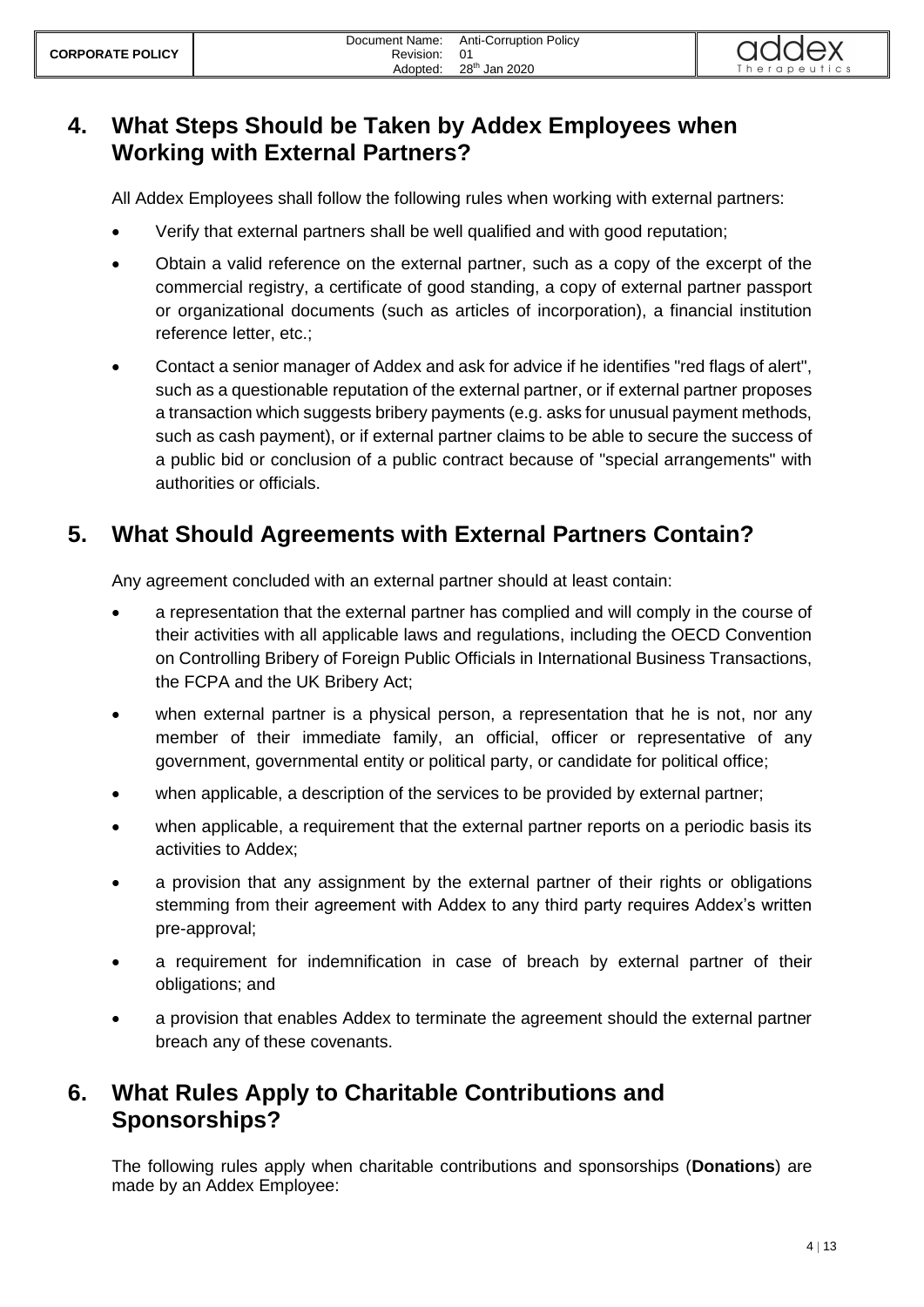- Donations should only be made to political parties, party officials, candidates and charitable organizations in accordance with applicable law and public disclosure requirements.
- When making a Donation, the amount and timing of the contributions should be reviewed to ensure that they are transparent and not used as a subterfuge for corruption.
- Special care should be exercised in reviewing contributions to organizations in which prominent political figures, or their close relatives, friends and external partners are involved.

# <span id="page-4-0"></span>**7. What Rules Apply to Gifts, Hospitality and Entertainment Expenses?**

The following rules apply when gifts, hospitality or entertainment expenses (**Gifts**) are made by an Addex Employee:

- Gifts should never be offered in secret (without an Addex senior manager knowing about it).
- Money should never be offered as a gift.
- When offering a Gift, the economic situation of the receiver should always be considered, and a Gift should never exceed the recipient's ability to repay.
- Gifts should never be offered when bidding for a contract or at any stage of a concession tender.
- Voyages and business trips should always have a legitimate business purpose and should never be offered in secret.

# <span id="page-4-1"></span>**8. What Rules Apply to Facilitation Payments?**

Generally speaking, an Addex Employee shall not make Facilitation Payments (**Facilitation Payments** refer to the situation, in which small payments are made to low-level officials for routine administrative or clerical tasks).

Should it not be possible to eliminate entirely any recourse to a Facilitation Payment, an Addex Employee shall, before making or authorizing a Facilitation Payment, ensure that the following cumulative conditions are met:

- all other reasonable possibilities have been exhausted; and
- the amount of the Facilitation Payment is minimal; and
- the Facilitation Payment will be accounted for by Addex.

# <span id="page-4-2"></span>**9. What Rules Apply to Addex Employees Holding Public Office?**

Any Addex Employee appointed (or seeking appointment) to a governmental commission, official position, or representative position of any government, governmental entity or political party, or being candidate for political office shall immediately disclose such fact in written to the Chief Executive Officer (**CEO**) of Addex. This disclosure obligation should also apply if it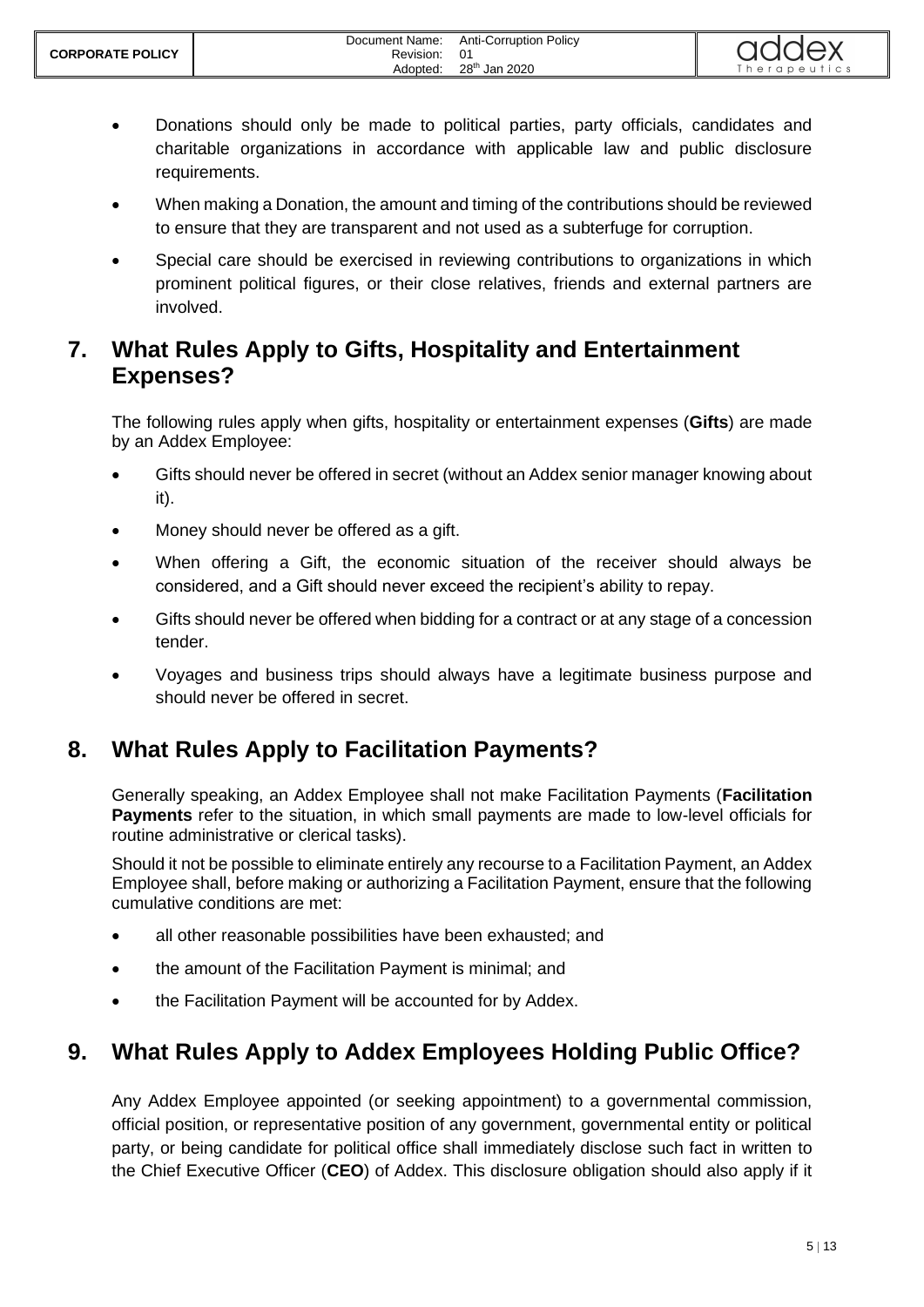

is a member of the immediate family of such Addex Employee which is appointed (or seeking appointment) to such official position.

## <span id="page-5-0"></span>**10. How Should Transactions Be Recorded and Accounted For?**

All Addex Employees shall always properly and fairly record all financial transactions in the appropriate books of accounts available for inspection by the audit committee of the Board, as well as by the auditors.

There must be no "off the books" or secret accounts, nor may any documents be issued which do not properly and fairly record the transactions to which they relate.

Violations of the above accounting standards can occur if an Addex Employee conceals bribes or falsify other transactions or expenses, even if they are not related to a bribe, in Addex's ledgers or other records. Even small misreported amounts may result in violations. Annex 4 contains examples of potential accounting violations.

## <span id="page-5-1"></span>**11. Special Concerns in the HealthCare Sector**

The healthcare sector has received significant attention with respect to anti-corruption concerns. Several leading companies in this industry have been the subject of investigations and other enforcement actions for violating anti-corruption laws. In light of this risk, it is important that all Addex Employees note the following:

- Improper payments made in exchange for clinical trial permits or other related government approvals are strictly prohibited by this Policy.
- Researchers, doctors, other healthcare professionals, or certain other individuals may be considered government officials for purposes of the FCPA and other anti-corruption laws by virtue of their employment by government-affiliated hospitals, universities, laboratories, research institutions, or other organizations.
- Employees or officials of public international organizations such as the World Health Organization will be considered government officials for purposes the FCPA and other anti-corruption laws.
- In certain cases, private persons acting in an official capacity (such as a prime contractor) on behalf of a government hospital or other health agency or a public international organization could be viewed as government officials.
- Special care must be exercised when Addex retains doctors, other healthcare professionals, key opinion leaders, or other government officials as conference representatives, advisory board members, consultants, or contractors, especially if their employers are current or prospective customers or regulators of Addex's business.
- Anti-corruption concerns can arise in the context of research grants provided by Addex to persons or organizations at the request of or otherwise affiliated with government officials. No grant may be used to confer a personal benefit on a healthcare professional, other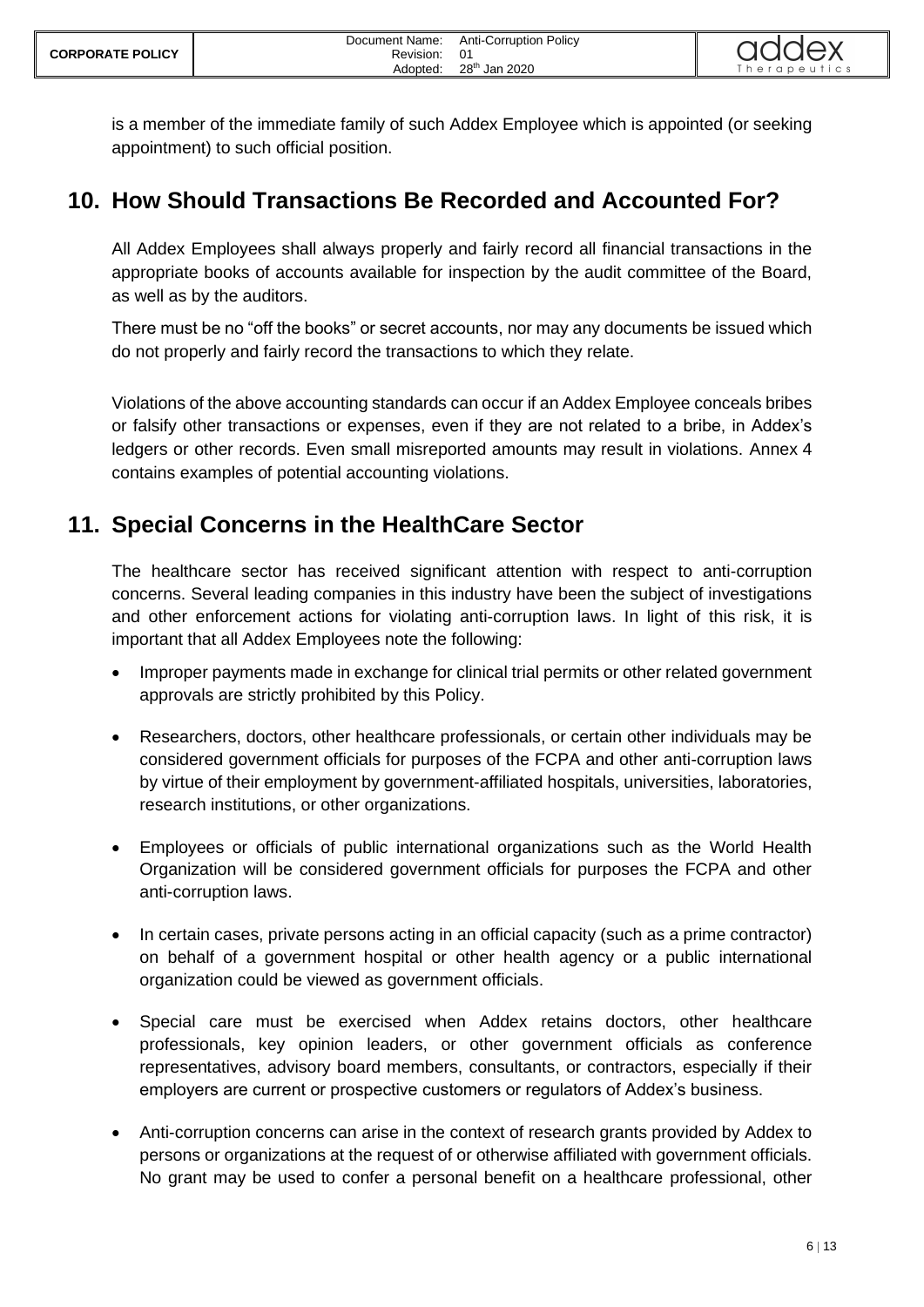government official, or other person in exchange for regulatory approvals, business, or other improper advantages. Grant requests must be reviewed by the Compliance Officer to ensure that appropriate anti-corruption standards are followed.

#### <span id="page-6-0"></span>**12. Whom to Contact in Case of Questions or Suspicion of Breach of this Policy?**

All Addex Employees have an affirmative obligation to report all violations of this Policy to the Compliance Officer by writing an email to the Compliance Officer: Eric Gaillard at *compliance@addextherapeutics.com.*

Reports may also be submitted anonymously (see Whistleblower Policy on how to do this). However, Addex encourages all Addex Employees to consider revealing their identity so that Addex can properly follow up and investigate alleged violations. Addex will ensure that appropriate confidentiality measures are taken and will not retaliate against any individual for reporting violations in good faith.

All Addex Employees must also notify the Compliance Officer of any corrupt, improper, illegal, or other unusual requests for payments or other benefits made by customers, intermediaries, vendors, business partners, government officials, or other Addex Employees.

Addex welcomes any constructive comments or questions that Addex Employees may have regarding the substance and implementation of this Policy in their respective sector and/or territory. Such communications have to be directed to the Compliance Officer.

#### <span id="page-6-1"></span>**13. Sanctions in Case of a Violation of this Policy**

This Policy is a binding directive approved and issued by the Board. Full compliance with this Policy is of utmost importance to the Addex Employees and the reputation of Addex. Any evidenced breach of this Policy shall be regarded as a serious disciplinary offence.

In addition, violation of anti-corruption legislation is a crime and punishable by fines or imprisonment in Switzerland and elsewhere. It should be noted that most jurisdictions have sanctions or definition of prohibited bribery which are more severe, respectively much broader, than Article 322ter-322octies of the Swiss Criminal Code and Article 4a of the Swiss Act Against Unfair Competition.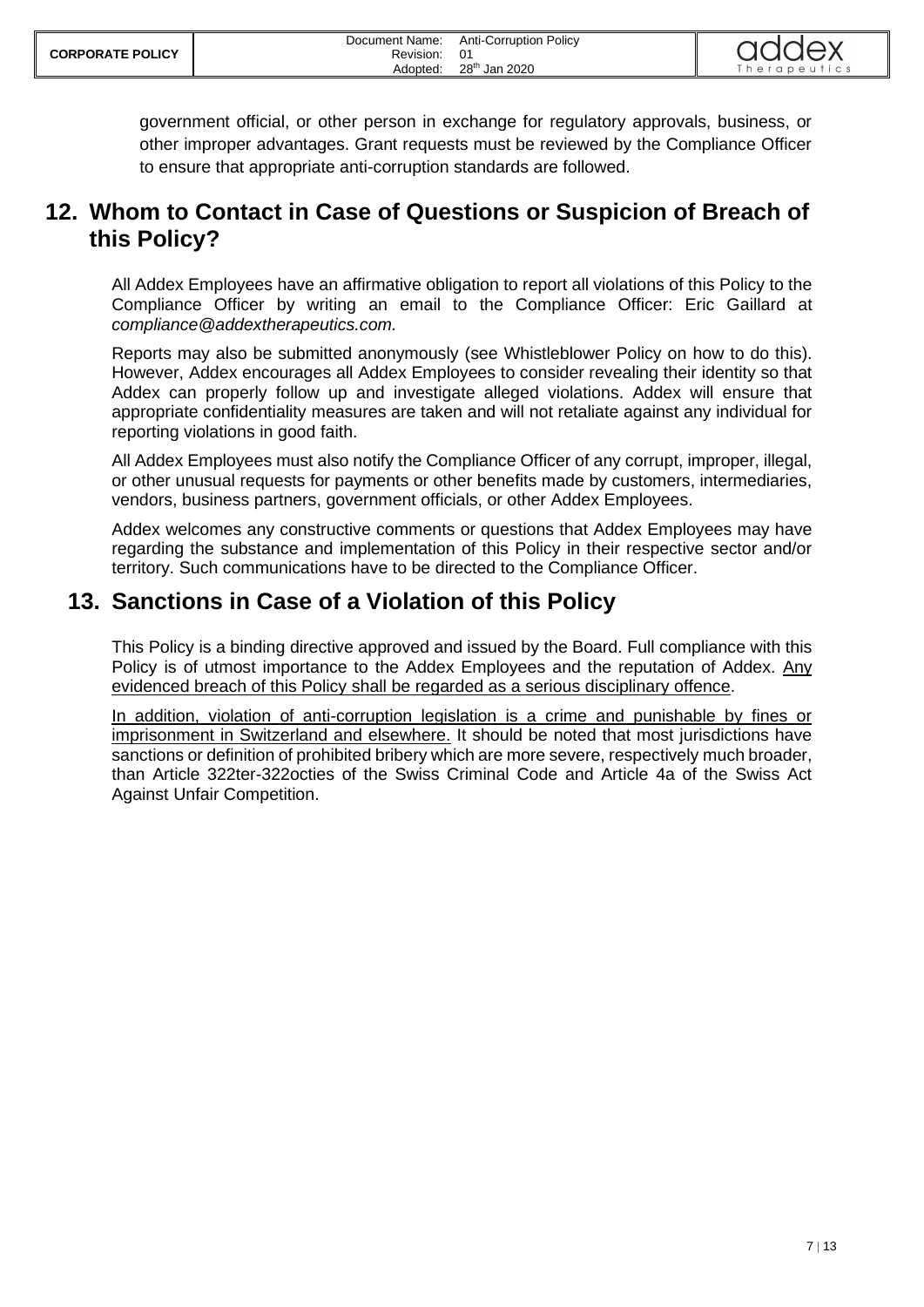

# <span id="page-7-0"></span>**Annex 1 – Swiss Anti-Corruption Laws**

#### **Swiss Criminal Code**

Bribery of Swiss and non-Swiss public officials as well as the bribery of private individuals are criminal offences under Title 19 (Bribery) of the Swiss Criminal Code (**SCC**).

With respect to Swiss public officials, any person who offers, promises or gives a member of a judicial or other authority, a public official, an officially-appointed expert, translator or interpreter, an arbitrator, or a member of the armed forces an undue advantage, or offers, promises or gives such an advantage to a third party in order to cause the public official to carry out or fail to carry out an act in his official capacity which is contrary to his duty or dependent on his discretion shall be punished with a prison sentence of up to five years or with a fine (Article 322ter SCC). The Swiss public officials accepting a bribe falling under Article 322ter SCC shall also be punished with a prison sentence of up to five years or with a fine (Article 322 quarter SCC). If a monetary bribe or any other undue advantage is given merely to encourage a Swiss public official to carry out his official duties (and not for the purpose of encouraging such official to act contrary to his duty or to use his/her discretion in a certain way), both the grantor of such advantage and the recipient shall be punished with a prison sentence of up to three years or with a fine (Article 322 quinquies and sexies SCC).

Article 322 septies SCC relating to the corruption of non-Swiss public officials is similar in its scope and penalty to Article 322ter SCC.

Under Article 322octies SCC (private sector bribery), any person who offers, promises or gives an employee, partner, agent or any third party in the private sector an undue advantage in order that the person carries out or fails to carry out an act in his professional capacity which is contrary to his duties or dependent on his discretion shall be punished with a prison sentence not exceeding three years or a fine. Any private individuals accepting a bribe falling under Article 322octies SCC shall also be punished with a prison sentence of up to three years or with a fine (Article 322 quarter SCC).

Besides the individuals involved in the bribery, the business entities (irrespective of its legal form) who employed such individuals may also incur criminal liability if such business entities failed to take all reasonable and necessary organizational measures to prevent bribery (or if the responsible person within the business entities cannot be identified). Consequently, business organizations themselves are exposed to a prosecution risk. However, unlike the UK Bribery Act, which puts the burden of proof on the business organization to demonstrate adequate policies and procedures, Swiss law requires the prosecutor to prove the organizational deficiency of the business organization.

In case of a conviction, a business may be subject to a fine of up to CHF 5 million. In addition, profits stemming from a business deal concluded through bribes may be seized. In any event, a criminal investigation on bribery may entail serious reputational damage for the affected business.

#### **Swiss Federal Act on Therapeutic Products**

Article 33 of the Swiss Federal Act on Therapeutic Product (**ATP**) explicitly prohibits the grant, offer or promise of material benefits to any person who prescribes or dispenses medicinal products (such as doctors or pharmacists) or to the organisations which employ them (such as public or private hospitals). Article 33 ATP provides two exceptions to the above rule: (i) material benefits of modest value and which are related to the medical or pharmaceutical practice, and (ii) commercially and economically justified discounts which are directly reflected on the retail price of the medicinal products, are permitted.

A violation of Article 33 ATP does not carry any prison sentence and the maximum fine is CHF 50,000 but it still has a very significant practical impact. There is no requirement to prove intent and there is no need to prove that the bribe's aim was to induce an individual to breach her or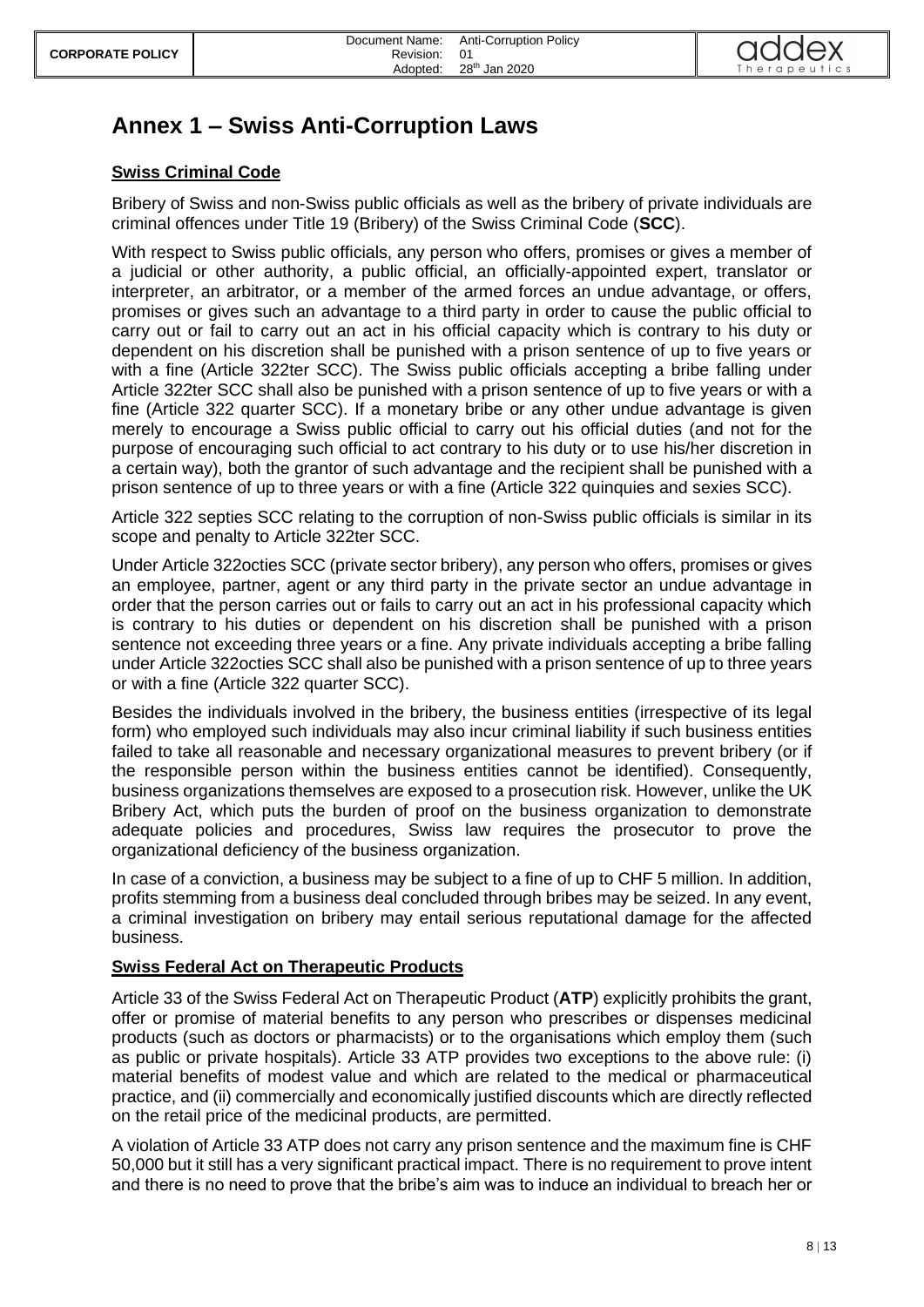| <b>CORPORATE POLICY</b> | Document Name:<br>Revision: | Anti-Corruption Policy    | addex        |
|-------------------------|-----------------------------|---------------------------|--------------|
|                         | Adopted:                    | 28 <sup>th</sup> Jan 2020 | `herapeutics |

her duties. The mere grant of a material advantage to a health professional (and the persons who employ them, such as hospitals) which could influence his or her decision to prescribe or dispense medicinal products is sufficient to meet the requirements of Article 33 ATP.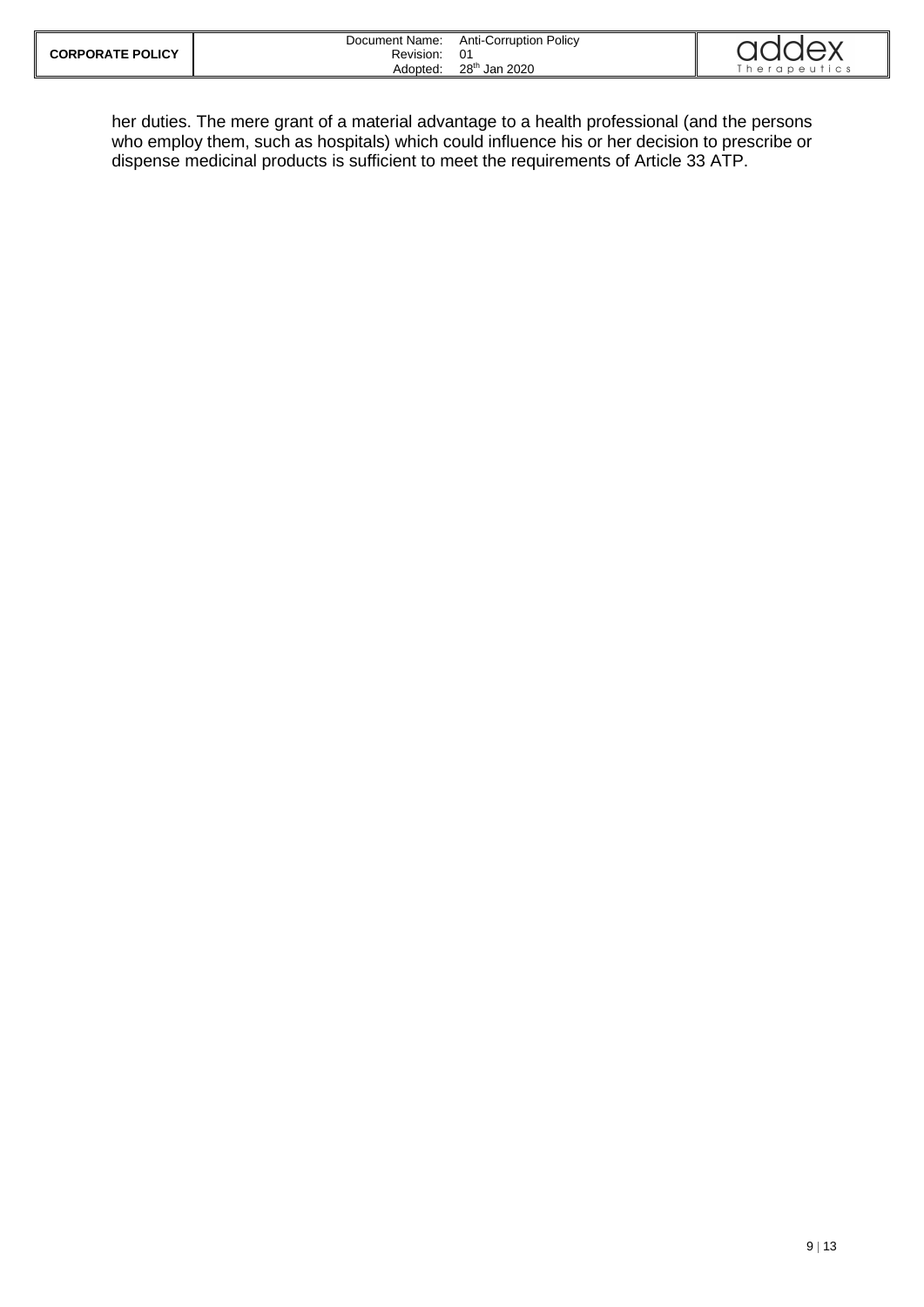

# <span id="page-9-0"></span>**Annex 2 – FCPA Anti-Bribery Prohibitions**

The FCPA and other anti-bribery/anti-corruption laws prohibit Addex Employees and Addex from corruptly promising, offering, providing, or authorizing the provision of money or anything of value directly or indirectly to a government official and certain other persons to achieve an improper purpose. **Improper purposes** include:

- (i) influencing any act or decision of the recipient in his official capacity;
- (ii) inducing the recipient to do or omit to do any act in violation of his lawful duty;
- (iii) inducing the recipient to influence any act or decision of a government or instrumentality of a government, or
- (iv) securing any improper advantage,

in order to obtain, retain, or direct regulatory approvals, contracts, business or other benefits.

The FCPA prohibits improper payments provided to officials of governments, state-affiliated entities, and political parties outside the United States. However, the provision of improper benefits to government or private-sector recipients within the United States will violate U.S. domestic bribery statutes.

Given the broad prohibitions under the FCPA and other anti-corruption laws applicable to Addex, this Policy prohibits bribes, kickbacks, and the provision of other improper benefits and advantages to any person, entity, or organization, including, but not limited to, employees, officials, representatives, or agencies of any

- (i) government;
- (ii) state-owned or affiliated entity, including, but not limited to, a state hospital, research institution, utility, public university, or sovereign wealth fund;
- (iii) public international organization such as the United Nations, the World Health Organization, or the World Bank;
- (iv) political party, including the party itself as well as candidates for public office;
- (v) non-governmental organization, including the Red Cross, Partners in Health, Médecins Sans Frontières, action medeor e.V., and similar humanitarian organizations that play a role in the provision and financing of health services; or
- (vi) private-sector company.

The scope of "government officials" is very broad and can cover (i) doctors or other healthcare professionals employed by state-affiliated hospitals as well as (ii) individuals responsible for classifying our products as eligible for government-subsidized medical reimbursements.

One may be asked by certain parties to provide a bribe or other improper benefit in exchange for

- (i) the award of a contract, sponsorship opportunity, research grant, or other business;
- (ii) the issuance or renewal of a concession, license, or business, construction, or other permit or registration;
- (iii) a favorable government classification of our products;
- (iv) an impermissible reduction in duties or other taxes;
- (v) the successful filing of a patent or trademark application;
- (vi) avoiding mandatory inspections;
- (vii) obtaining a favorable inspection result or court decision, even if the facts or circumstances do not support such a result; or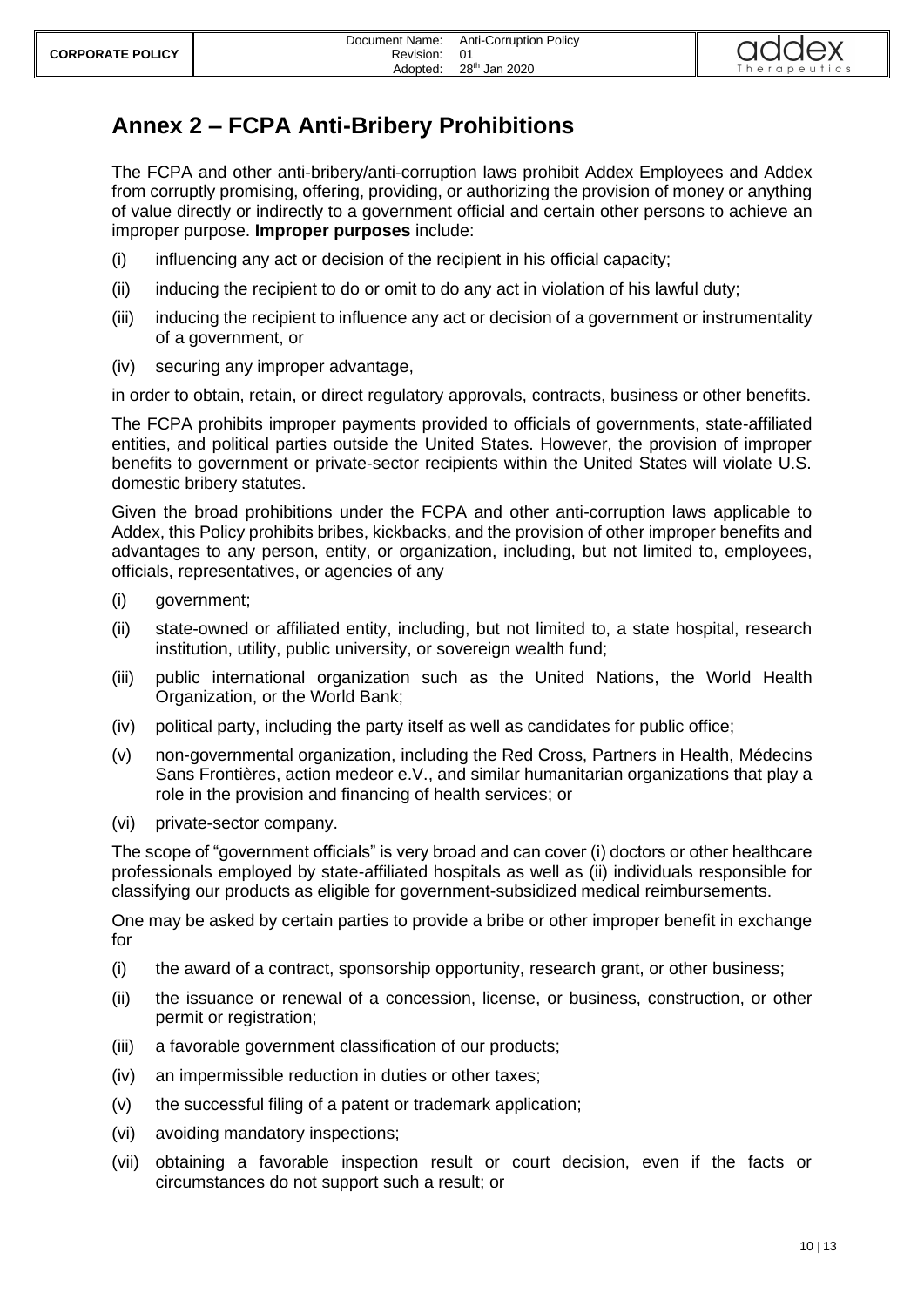(viii) the grant of some other improper advantage.

This Policy prohibits all Addex Employees from providing bribes or other improper benefits to any person to achieve any of the above purposes.

A violation of this Policy can occur even if the bribe fails to achieve the purpose for which it was intended. This means that a person can violate this Policy if that person provides an improper payment or benefit to a recipient and the recipient does not grant any business or other advantage in return. In addition, the mere offer or promise of a bribe or other improper benefit is sufficient to cause a violation. All of the anti-bribery prohibitions contained in this Policy apply irrespective of whether an Addex Employee use Addex funds or their personal funds to finance improper payments or other benefits.

This Policy also prohibits all Addex Employees from soliciting or accepting bribes, kickbacks, or other improper payments/benefits from Addex's vendors or other persons in relation to Addex's business.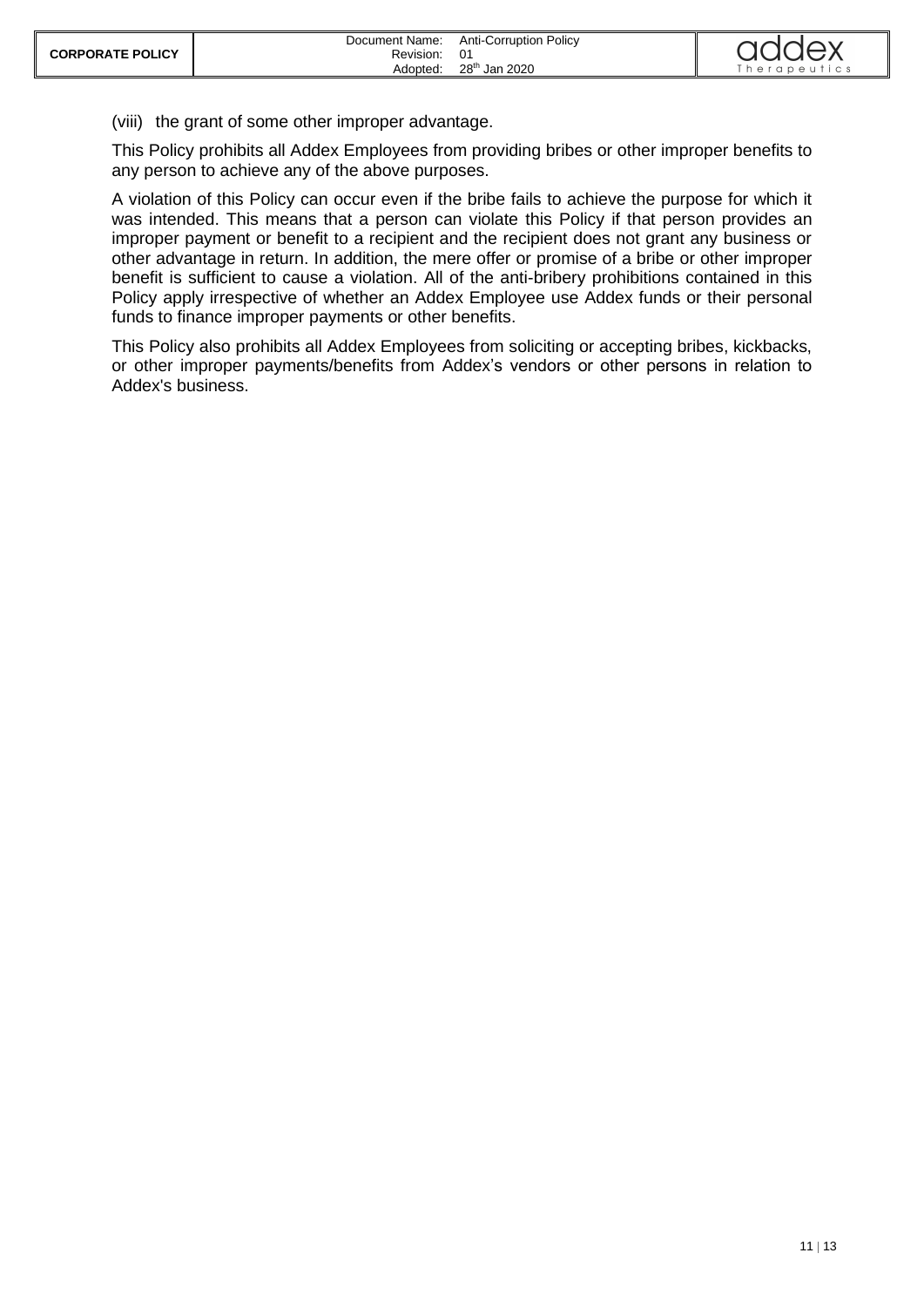

# <span id="page-11-0"></span>**Annex 3 – The UK Bribery Act 2010**

Among various matters, the UK Bribery Act 2010 (the **UKBA**) prohibits individuals and entities from offering, promising, or giving (directly or indirectly through a third party) a financial or other advantage to a recipient with (i) the intention that the advantage induce the recipient to perform improperly a relevant function or activity or to reward a person for the improper performance of such function or activity, or (ii) the knowledge or belief that the acceptance of the advantage would itself constitute an improper performance of a relevant function or activity. A violation of the UKBA will occur irrespective of whether the recipient of an improper payment or advantage is a government official or an employee of a private-sector entity.

The UKBA contains four principal offenses as follows: (i) offering, promising, or giving of a bribe to another person (Section 1); (ii) requesting, agreeing to receive, or accepting a bribe (Section 2); (iii) bribery of a foreign (non-UK) public official (Section 6); and (iv) failure by certain commercial organizations to prevent Section 1 or 6 bribery offenses by their associated persons (including employees, contractors, Intermediaries, or anyone else performing services for or on behalf of a company) of any nationality anywhere in the world (Section 7). The UKBA provides a statutory defense to a Section 7 violation for companies that can demonstrate that they had in place adequate systems and controls designed to prevent offenses under UKBA. This policy is part of Addex's overall effort to establish such systems and controls.

Courts in the United Kingdom exercise broad jurisdiction over UK as well as non-UK persons who commit UKBA offenses. Although Addex does not currently maintain a UK subsidiary, there could be circumstances where Addex's non-UK entities and employees could be subject to UKBA jurisdiction.

Under the UKBA, individuals guilty of bribery may be subject to imprisonment for up to 10 years and/or subject to a fine of an unlimited amount. Commercial organizations guilty of bribery or failure to prevent bribery may also be subject to a fine of an unlimited amount as well as debarment from government contracts. In addition, UKBA offenses could result in violations of other laws such as the UK Proceeds of Crime Act 2002, which contains the UK's principal money laundering offenses.